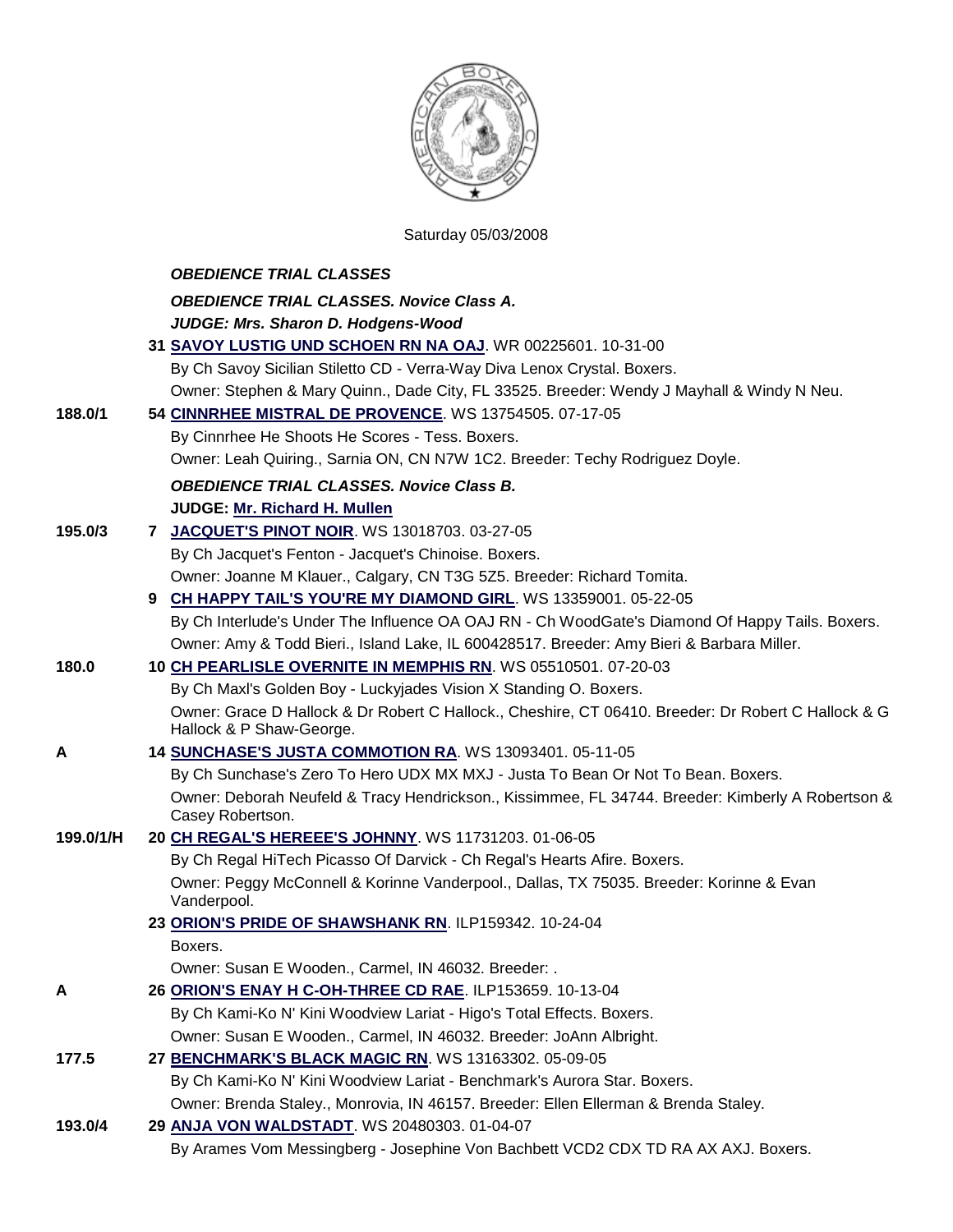|         | Owner: Renee Basye., Beloit, WI 535113838. Breeder: Renee Basye.                                                                |
|---------|---------------------------------------------------------------------------------------------------------------------------------|
| 191.0   | 34 TEALCREST'S HALF A SIXPENCE RN AX OAJ. WS 13710702. 05-20-05                                                                 |
|         | By Ch Masues Out Of Luck - Ch Tealcrest's Pennys From Heaven CD RA MX MXJ. Boxers.                                              |
|         | Owner: Mary Nee., Fairview Heights, IL 62208. Breeder: Jill Hootman.                                                            |
| 177.0   | 40 CH REGAL'S FULL OF TEN DER GRACE RN. WS 11731205. 01-06-05                                                                   |
|         | By Ch Regal Hitech Picasso Of Darvick RN - Ch Regal's Hearts AFire. Boxers.                                                     |
|         | Owner: Rebecca Gilchrist & Korinne Vanderpool., Cedar Rapids, IA 52402. Breeder: Korinne & Evan<br>Vanderpool.                  |
| 198.0/2 | 43 SUNCHASE'S FIRE UP THE LIMO. WS 20398501. 01-09-07                                                                           |
|         | By Ch Sunchase's Zero To Hero UDX RN MX MXJ - Simply Cher. Boxers.                                                              |
|         | Owner: Larrie J Moody & T L Hendrickson &R Goselin-Brouillette., Pittsburg, KS 667626412. Breeder:<br>Rhoda Goselin.            |
|         | 48 WOODVIEW'S ROPIN AT BENCHMARK. WS 11324603. 11-21-04                                                                         |
|         | By Ch Kami-Ko N' Kini Woodview Lariat - Semper Fi Unexpected Journey. Boxers.                                                   |
|         | Owner: Ellen Ellerman & Molly Bachman., Greencastle, IN 46135. Breeder: Molly Bachman.                                          |
|         | 51 BENDER KINNEY. ILP157718. 06-08-03                                                                                           |
|         | Boxers.                                                                                                                         |
|         | Owner: Tracy Kinney., Batavia, OH 45103. Breeder: .                                                                             |
| 186.5   | 52 MISS BIG BERTHA FROGSTOMPER. ILP154736. 12-24-01                                                                             |
|         | Boxers.                                                                                                                         |
|         | Owner: Tracy Kinney., Batavia, OH 45103. Breeder: .                                                                             |
| 178.0   | 53 WINMERE BLACK EYED SUSAN RN NA NAJ. WS 03645202. 03-23-03                                                                    |
|         | By Ch School's Fireworks Powerplay - Winmere Tess D'Urbervilles. Boxers.                                                        |
|         | Owner: Theresa Garton & Lynn Garton., Oklahoma City, OK 73113. Breeder: Owners.                                                 |
| 174.0   | 56 HABERL'S HEARTACRE'S U GOT IT RN CD. WS 10993904. 11-04-04                                                                   |
|         | By Ch Josha's Linebacker CD - Ch Banta-Riegel's Sizzlin Sensation CD. Boxers.                                                   |
|         | Owner: Dr James Kilman & Priscilla Kilman & Jo Ann Haberl., Grove City, OH 431239198. Breeder: Jo<br>Ann Haberl & B J Barnhart. |
|         | (BJ Barnhart, Agent).                                                                                                           |
|         | <b>OBEDIENCE TRIAL CLASSES. Open Class A.</b>                                                                                   |
|         | <b>JUDGE: Mr. Richard H. Mullen</b>                                                                                             |
| 192.5/1 | <b>DORADO'S RES INTEGRA CD. WR 06833002. 11-18-01</b><br>6.                                                                     |
|         | By Ch Mephisto's Law And Order - Ch Dorado's Win A Dream. Boxers.                                                               |
|         | Owner: Joanne M Klauer., Calgary AL, CN T3G 5Z5. Breeder: Karen Knox.                                                           |
|         | 15 DADDY'S GIRL KILLIAN. WS 14408301. 08-06-05                                                                                  |
|         | By Rion's Xanadu - Shadoefaxs Crimson Silhouette. Boxers.                                                                       |
|         | Owner: Erin & Tom Rezmer., Lombard, IL 601483050. Breeder: Sandee Leschewski.                                                   |
|         | 18 PAPRIKA GYPSY GIRL. WS 11657903. 12-30-04                                                                                    |
|         | By Braveharts First Quest - Spontaneous Copper Penny. Boxers.                                                                   |
|         | Owner: Clifton Hull & Melissa Lee., Mendota Hts, MN 55120. Breeder: Christine McConnell.                                        |
|         | 26 ORION'S ENAY H C-OH-THREE CD RAE. ILP153659. 10-13-04                                                                        |
|         | By Ch Kami-Ko N' Kini Woodview Lariat - Higo's Total Effects. Boxers.                                                           |
|         | Owner: Susan E Wooden., Carmel, IN 46032. Breeder: JoAnn Albright.                                                              |
|         | 32 HARPO JACQUETS WHOMPINGWILLOW CD. WS 16411505. 01-08-06                                                                      |
|         | By Jacquets Hogwarts To Harpo - Harpo's Social Grace D'Jacquet RN. Boxers.                                                      |
|         | Owner: Pat Vitale-Smith., Monkton, MD 21111. Breeder: Karla Spitzer & Scott Friedman & Richard<br>Tomita.                       |
| 190.5/2 | 35 SUNCHASE'S LITTLE BLACK DRESS CD RN NA NAJ. WS 06967006. 11-20-03                                                            |
|         | By Ch Sunchase's Zero To Hero UDX MX MXJ RN - Simply Cher RN. Boxers.                                                           |
|         | Owner: Tracy Hendrickson & Rhoda Goselin., Broken Arrow, OK 740129426. Breeder: Rhoda Goselin                                   |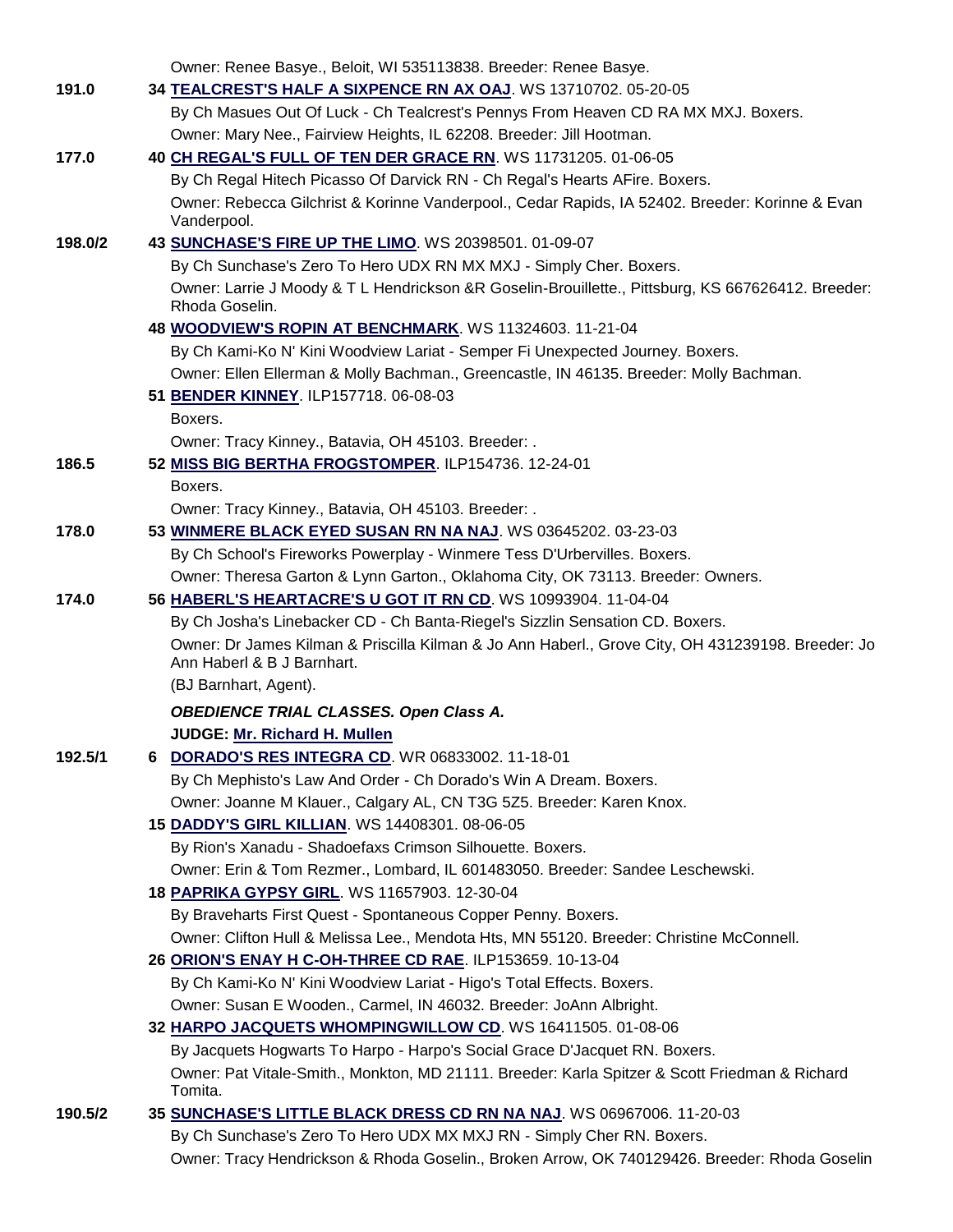Brouilette.

|            | 55 CH LAR-SAN'S DIAMOND IN THE ROUGH CD RE. WP 96378202. 01-18-00                                                                                                                        |
|------------|------------------------------------------------------------------------------------------------------------------------------------------------------------------------------------------|
|            | By Ch Hi-Tech's Aristocrat - Ch Noble Heart's Jewel Of Lar-San CDX RN. Boxers.                                                                                                           |
|            | Owner: Larry W Stogner & Susan G Stogner., Knoxville, TN 379209535. Breeder: Larry W Stogner &<br>Susan G Stogner.                                                                       |
|            | <b>OBEDIENCE TRIAL CLASSES. Open Class B.</b>                                                                                                                                            |
|            | JUDGE: Mrs. Sharon D. Hodgens-Wood                                                                                                                                                       |
| 188.5      | 12 CH SCHOENTAL'S OSKAR CDX RE. WP 98684502. 07-01-00                                                                                                                                    |
|            | By Ch Bee-Mike's One Night Stand - Schoental's Fraulein Liesl CD. Boxers.                                                                                                                |
|            | Owner: Barbara R & Robert L Compton Jr., Street, MD 21154. Breeder: Barbara R & Robert L Compton<br>Jr.                                                                                  |
|            | (Debbie Struff, Agent).                                                                                                                                                                  |
| 175.0      | 17 CH TEALCREST'S PENNYS FROM HEAVEN CD RA MX MXJ. WR 05194901. 10-12-01                                                                                                                 |
|            | By Ch Bee-Vee's What You Say - Teryl's Just Call Me Angel. Boxers.                                                                                                                       |
|            | Owner: Jill Hootman., Clarksville, TN 37040. Breeder: Jill Hootman.                                                                                                                      |
|            | (Jack I Brown, Agent).                                                                                                                                                                   |
| 198.0/1    | 19 CH SUNCHASE'S TEXAS MARGARITA UDX2. WP 99510504. 08-01-00                                                                                                                             |
|            | By Ch Hi-Tech Johnny J Of Boxerton - Ch Sunchase's Suicide Blonde UDX OA OAJ. Boxers.                                                                                                    |
|            | Owner: Peggy McConnell., Dallas, TX 75220. Breeder: Tracy L Hendrickson.                                                                                                                 |
|            | 21 SWEET GEORGIE GIRL UDX MX MXJ. WR 03765206. 07-19-01                                                                                                                                  |
|            | By Ch Heart Acre's Formal Attire - MACH Sweet'r Th'anne Whine UDX AXP AJP. Boxers.                                                                                                       |
|            | Owner: James P & Ruth M Hutchins., Cincinnati, OH 45224. Breeder: Ruth Hutchins.                                                                                                         |
|            | 22 SWEET GEORGIE'S BELLE OF THE BALL CDX AX AXJ. WS 13466602. 06-05-05<br>By Ch Elm Runs At Heart Acre - Sweet Georgie Girl UDX MX MXJ. Boxers.                                          |
|            | Owner: James P & Ruth M Hutchins., Cincinnati, OH 45224. Breeder: Ruth M Hutchins & James P                                                                                              |
|            | Hutchins.                                                                                                                                                                                |
| 193.0/4    | 28 JOSEPHINE VON BACHBETT VCD2 CDX TD RA AX AXJ. WS 00175503. 01-21-02                                                                                                                   |
|            | By Ivo Vom Hafen - Xenia Von Sparta VCD1 CDX TD NA NAJ. Boxers.                                                                                                                          |
|            | Owner: Renee Basye., Beloit, WI 53511. Breeder: Cathy Hubert-Markos.                                                                                                                     |
| A          | 33 HARPO'S CERTAINCHARM D'JACQUET UDX RN NAP NJP. WR 00094102. 07-10-00                                                                                                                  |
|            | By Ch Jacquet's Bravo Of Goldfield - Jacquet's Heilocentric CDX. Boxers.                                                                                                                 |
|            | Owner: Mary Nee & Karla Spitzer., Fairview Heights, IL 622083521. Breeder: Karla Spitzer & Scott<br>Friedman.                                                                            |
| 196.5/2    | 36 SUNCHASE'S BOY TOY CDX OA AXJ RN. WR 05750112. 11-22-01                                                                                                                               |
|            | By Ch Maxl's Golden Boy - Sunchase's Moment In Time UD NA NAJ. Boxers.                                                                                                                   |
|            | Owner: Tracy Hendrickson., Broken Arrow, OK 740129426. Breeder: Owner.                                                                                                                   |
| 194.5/3/HC | 37 SUNCHASER'S BLEACHED BLONDE CDX AX OAJ RN. ILP100396. 08-07-98                                                                                                                        |
|            | By Ch Sunchase's Sundance Kid CD OA OAJ - Ch Sunchase's Fashionably Late UD OAJ OAP OA RN.<br>Boxers.                                                                                    |
|            | Owner: Tracy Hendrickson., Broken Arrow, OK 740129426. Breeder: Owner.                                                                                                                   |
|            | 38 CH SUNCHASE'S BLONDE MOMENT CDX MX AXJ RN. WP 99510501. 08-01-00                                                                                                                      |
|            | By Ch Hi-Tech's Johnny J Of Boxerton - Ch Sunchase's Suicide Blonde UDX AXJ RN OAP AJP. Boxers.                                                                                          |
|            | Owner: Tracy Hendrickson., Broken Arrow, OK 740129426. Breeder: Tracy Hendrickson.                                                                                                       |
|            | 44 SUNCHASE'S SEIZE THE MOMENT UDX3. WS 02954906. 02-19-03                                                                                                                               |
|            | By Ch Sunchase's Zero To Hero UDX RN MX MXJ - A Penny For Your Thoughts II. Boxers.<br>Owner: Larrie J Moody & Tracy L Hendrickson., Pittsburg, KS 667626412. Breeder: Brian & William & |
|            | Kara Curry.                                                                                                                                                                              |
| Α          | 49 B & D'S UOUGHTA CDOTHER GUY VCD1 CD TD RE NA NAJ. ILP92563. 11-27-00                                                                                                                  |
|            | Boxers.                                                                                                                                                                                  |
|            |                                                                                                                                                                                          |

Owner: Robert L & Debra L Owens., Luther, IA 50152. Breeder: .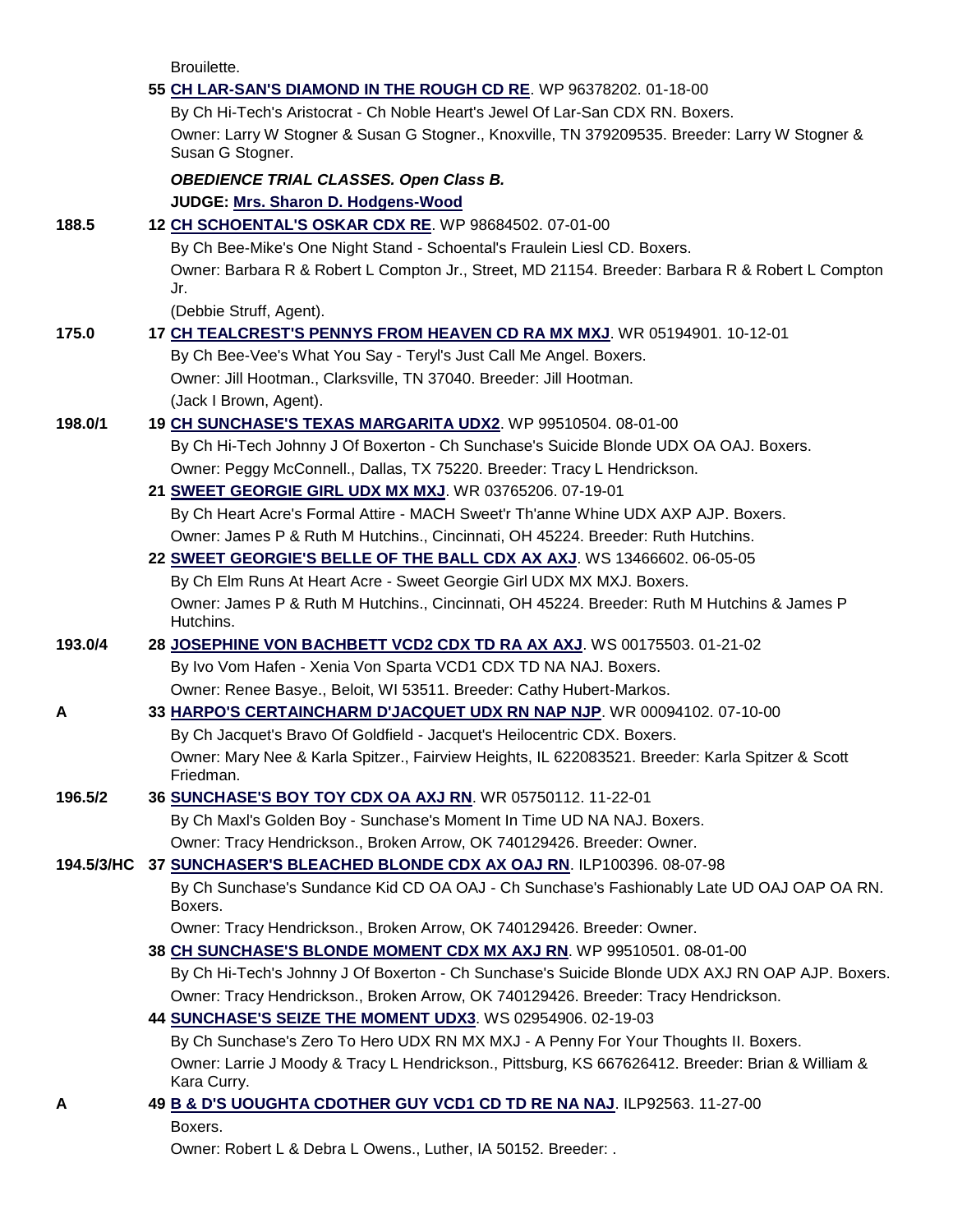| By Ch Southgate's Judgement Day CD AX AXJ - Semper Fi Bryan's Song. Boxers.                    |                                                                                                                                                                                                                                                                                                                                                                                                                                                                                                                                                                                                                                                                                                                                                                                                                                                                                                                                                                                                                                                                                                                                                                                                                                                                                                                                                                                                                                                                                                                                                                                                                                                                                                                                                                                                                                                                                                                                                                                                                                                                                                                                                                                  |
|------------------------------------------------------------------------------------------------|----------------------------------------------------------------------------------------------------------------------------------------------------------------------------------------------------------------------------------------------------------------------------------------------------------------------------------------------------------------------------------------------------------------------------------------------------------------------------------------------------------------------------------------------------------------------------------------------------------------------------------------------------------------------------------------------------------------------------------------------------------------------------------------------------------------------------------------------------------------------------------------------------------------------------------------------------------------------------------------------------------------------------------------------------------------------------------------------------------------------------------------------------------------------------------------------------------------------------------------------------------------------------------------------------------------------------------------------------------------------------------------------------------------------------------------------------------------------------------------------------------------------------------------------------------------------------------------------------------------------------------------------------------------------------------------------------------------------------------------------------------------------------------------------------------------------------------------------------------------------------------------------------------------------------------------------------------------------------------------------------------------------------------------------------------------------------------------------------------------------------------------------------------------------------------|
| Owner: Dena Hudson & Claudia Clifton., Marietta, GA 30062. Breeder: Claudia & Mike Clifton.    |                                                                                                                                                                                                                                                                                                                                                                                                                                                                                                                                                                                                                                                                                                                                                                                                                                                                                                                                                                                                                                                                                                                                                                                                                                                                                                                                                                                                                                                                                                                                                                                                                                                                                                                                                                                                                                                                                                                                                                                                                                                                                                                                                                                  |
|                                                                                                |                                                                                                                                                                                                                                                                                                                                                                                                                                                                                                                                                                                                                                                                                                                                                                                                                                                                                                                                                                                                                                                                                                                                                                                                                                                                                                                                                                                                                                                                                                                                                                                                                                                                                                                                                                                                                                                                                                                                                                                                                                                                                                                                                                                  |
|                                                                                                |                                                                                                                                                                                                                                                                                                                                                                                                                                                                                                                                                                                                                                                                                                                                                                                                                                                                                                                                                                                                                                                                                                                                                                                                                                                                                                                                                                                                                                                                                                                                                                                                                                                                                                                                                                                                                                                                                                                                                                                                                                                                                                                                                                                  |
|                                                                                                |                                                                                                                                                                                                                                                                                                                                                                                                                                                                                                                                                                                                                                                                                                                                                                                                                                                                                                                                                                                                                                                                                                                                                                                                                                                                                                                                                                                                                                                                                                                                                                                                                                                                                                                                                                                                                                                                                                                                                                                                                                                                                                                                                                                  |
|                                                                                                |                                                                                                                                                                                                                                                                                                                                                                                                                                                                                                                                                                                                                                                                                                                                                                                                                                                                                                                                                                                                                                                                                                                                                                                                                                                                                                                                                                                                                                                                                                                                                                                                                                                                                                                                                                                                                                                                                                                                                                                                                                                                                                                                                                                  |
|                                                                                                |                                                                                                                                                                                                                                                                                                                                                                                                                                                                                                                                                                                                                                                                                                                                                                                                                                                                                                                                                                                                                                                                                                                                                                                                                                                                                                                                                                                                                                                                                                                                                                                                                                                                                                                                                                                                                                                                                                                                                                                                                                                                                                                                                                                  |
|                                                                                                |                                                                                                                                                                                                                                                                                                                                                                                                                                                                                                                                                                                                                                                                                                                                                                                                                                                                                                                                                                                                                                                                                                                                                                                                                                                                                                                                                                                                                                                                                                                                                                                                                                                                                                                                                                                                                                                                                                                                                                                                                                                                                                                                                                                  |
|                                                                                                |                                                                                                                                                                                                                                                                                                                                                                                                                                                                                                                                                                                                                                                                                                                                                                                                                                                                                                                                                                                                                                                                                                                                                                                                                                                                                                                                                                                                                                                                                                                                                                                                                                                                                                                                                                                                                                                                                                                                                                                                                                                                                                                                                                                  |
|                                                                                                |                                                                                                                                                                                                                                                                                                                                                                                                                                                                                                                                                                                                                                                                                                                                                                                                                                                                                                                                                                                                                                                                                                                                                                                                                                                                                                                                                                                                                                                                                                                                                                                                                                                                                                                                                                                                                                                                                                                                                                                                                                                                                                                                                                                  |
| Hutchins.                                                                                      |                                                                                                                                                                                                                                                                                                                                                                                                                                                                                                                                                                                                                                                                                                                                                                                                                                                                                                                                                                                                                                                                                                                                                                                                                                                                                                                                                                                                                                                                                                                                                                                                                                                                                                                                                                                                                                                                                                                                                                                                                                                                                                                                                                                  |
|                                                                                                |                                                                                                                                                                                                                                                                                                                                                                                                                                                                                                                                                                                                                                                                                                                                                                                                                                                                                                                                                                                                                                                                                                                                                                                                                                                                                                                                                                                                                                                                                                                                                                                                                                                                                                                                                                                                                                                                                                                                                                                                                                                                                                                                                                                  |
| By Ivo Vom Hafen - Xenia Von Sparta VCD1 CDX TD NA NAJ. Boxers.                                |                                                                                                                                                                                                                                                                                                                                                                                                                                                                                                                                                                                                                                                                                                                                                                                                                                                                                                                                                                                                                                                                                                                                                                                                                                                                                                                                                                                                                                                                                                                                                                                                                                                                                                                                                                                                                                                                                                                                                                                                                                                                                                                                                                                  |
| Owner: Renee Basye., Beloit, WI 53511. Breeder: Cathy Hubert-Markos.                           |                                                                                                                                                                                                                                                                                                                                                                                                                                                                                                                                                                                                                                                                                                                                                                                                                                                                                                                                                                                                                                                                                                                                                                                                                                                                                                                                                                                                                                                                                                                                                                                                                                                                                                                                                                                                                                                                                                                                                                                                                                                                                                                                                                                  |
|                                                                                                |                                                                                                                                                                                                                                                                                                                                                                                                                                                                                                                                                                                                                                                                                                                                                                                                                                                                                                                                                                                                                                                                                                                                                                                                                                                                                                                                                                                                                                                                                                                                                                                                                                                                                                                                                                                                                                                                                                                                                                                                                                                                                                                                                                                  |
| By Ch Sunchase's Zero To Hero - Hillstream's Dale Evans. Boxers.                               |                                                                                                                                                                                                                                                                                                                                                                                                                                                                                                                                                                                                                                                                                                                                                                                                                                                                                                                                                                                                                                                                                                                                                                                                                                                                                                                                                                                                                                                                                                                                                                                                                                                                                                                                                                                                                                                                                                                                                                                                                                                                                                                                                                                  |
|                                                                                                |                                                                                                                                                                                                                                                                                                                                                                                                                                                                                                                                                                                                                                                                                                                                                                                                                                                                                                                                                                                                                                                                                                                                                                                                                                                                                                                                                                                                                                                                                                                                                                                                                                                                                                                                                                                                                                                                                                                                                                                                                                                                                                                                                                                  |
|                                                                                                |                                                                                                                                                                                                                                                                                                                                                                                                                                                                                                                                                                                                                                                                                                                                                                                                                                                                                                                                                                                                                                                                                                                                                                                                                                                                                                                                                                                                                                                                                                                                                                                                                                                                                                                                                                                                                                                                                                                                                                                                                                                                                                                                                                                  |
| By Dixie's Breho Rebel Yell - Ch Dixie's Cajun Sunshine CD. Boxers.                            |                                                                                                                                                                                                                                                                                                                                                                                                                                                                                                                                                                                                                                                                                                                                                                                                                                                                                                                                                                                                                                                                                                                                                                                                                                                                                                                                                                                                                                                                                                                                                                                                                                                                                                                                                                                                                                                                                                                                                                                                                                                                                                                                                                                  |
| Owner: Robin Vaughan., West Fork, AR 727742937. Breeder: Robin Vaughan.                        |                                                                                                                                                                                                                                                                                                                                                                                                                                                                                                                                                                                                                                                                                                                                                                                                                                                                                                                                                                                                                                                                                                                                                                                                                                                                                                                                                                                                                                                                                                                                                                                                                                                                                                                                                                                                                                                                                                                                                                                                                                                                                                                                                                                  |
|                                                                                                |                                                                                                                                                                                                                                                                                                                                                                                                                                                                                                                                                                                                                                                                                                                                                                                                                                                                                                                                                                                                                                                                                                                                                                                                                                                                                                                                                                                                                                                                                                                                                                                                                                                                                                                                                                                                                                                                                                                                                                                                                                                                                                                                                                                  |
|                                                                                                |                                                                                                                                                                                                                                                                                                                                                                                                                                                                                                                                                                                                                                                                                                                                                                                                                                                                                                                                                                                                                                                                                                                                                                                                                                                                                                                                                                                                                                                                                                                                                                                                                                                                                                                                                                                                                                                                                                                                                                                                                                                                                                                                                                                  |
|                                                                                                |                                                                                                                                                                                                                                                                                                                                                                                                                                                                                                                                                                                                                                                                                                                                                                                                                                                                                                                                                                                                                                                                                                                                                                                                                                                                                                                                                                                                                                                                                                                                                                                                                                                                                                                                                                                                                                                                                                                                                                                                                                                                                                                                                                                  |
|                                                                                                |                                                                                                                                                                                                                                                                                                                                                                                                                                                                                                                                                                                                                                                                                                                                                                                                                                                                                                                                                                                                                                                                                                                                                                                                                                                                                                                                                                                                                                                                                                                                                                                                                                                                                                                                                                                                                                                                                                                                                                                                                                                                                                                                                                                  |
|                                                                                                |                                                                                                                                                                                                                                                                                                                                                                                                                                                                                                                                                                                                                                                                                                                                                                                                                                                                                                                                                                                                                                                                                                                                                                                                                                                                                                                                                                                                                                                                                                                                                                                                                                                                                                                                                                                                                                                                                                                                                                                                                                                                                                                                                                                  |
|                                                                                                |                                                                                                                                                                                                                                                                                                                                                                                                                                                                                                                                                                                                                                                                                                                                                                                                                                                                                                                                                                                                                                                                                                                                                                                                                                                                                                                                                                                                                                                                                                                                                                                                                                                                                                                                                                                                                                                                                                                                                                                                                                                                                                                                                                                  |
|                                                                                                |                                                                                                                                                                                                                                                                                                                                                                                                                                                                                                                                                                                                                                                                                                                                                                                                                                                                                                                                                                                                                                                                                                                                                                                                                                                                                                                                                                                                                                                                                                                                                                                                                                                                                                                                                                                                                                                                                                                                                                                                                                                                                                                                                                                  |
|                                                                                                |                                                                                                                                                                                                                                                                                                                                                                                                                                                                                                                                                                                                                                                                                                                                                                                                                                                                                                                                                                                                                                                                                                                                                                                                                                                                                                                                                                                                                                                                                                                                                                                                                                                                                                                                                                                                                                                                                                                                                                                                                                                                                                                                                                                  |
| Friedman.                                                                                      |                                                                                                                                                                                                                                                                                                                                                                                                                                                                                                                                                                                                                                                                                                                                                                                                                                                                                                                                                                                                                                                                                                                                                                                                                                                                                                                                                                                                                                                                                                                                                                                                                                                                                                                                                                                                                                                                                                                                                                                                                                                                                                                                                                                  |
|                                                                                                |                                                                                                                                                                                                                                                                                                                                                                                                                                                                                                                                                                                                                                                                                                                                                                                                                                                                                                                                                                                                                                                                                                                                                                                                                                                                                                                                                                                                                                                                                                                                                                                                                                                                                                                                                                                                                                                                                                                                                                                                                                                                                                                                                                                  |
| By Ch Maxl's Golden Boy - Sunchase's Moment In Time UD NA NAJ. Boxers.                         |                                                                                                                                                                                                                                                                                                                                                                                                                                                                                                                                                                                                                                                                                                                                                                                                                                                                                                                                                                                                                                                                                                                                                                                                                                                                                                                                                                                                                                                                                                                                                                                                                                                                                                                                                                                                                                                                                                                                                                                                                                                                                                                                                                                  |
| Owner: Tracy Hendrickson., Broken Arrow, OK 740129426. Breeder: Owner.                         |                                                                                                                                                                                                                                                                                                                                                                                                                                                                                                                                                                                                                                                                                                                                                                                                                                                                                                                                                                                                                                                                                                                                                                                                                                                                                                                                                                                                                                                                                                                                                                                                                                                                                                                                                                                                                                                                                                                                                                                                                                                                                                                                                                                  |
|                                                                                                |                                                                                                                                                                                                                                                                                                                                                                                                                                                                                                                                                                                                                                                                                                                                                                                                                                                                                                                                                                                                                                                                                                                                                                                                                                                                                                                                                                                                                                                                                                                                                                                                                                                                                                                                                                                                                                                                                                                                                                                                                                                                                                                                                                                  |
| Boxers.                                                                                        |                                                                                                                                                                                                                                                                                                                                                                                                                                                                                                                                                                                                                                                                                                                                                                                                                                                                                                                                                                                                                                                                                                                                                                                                                                                                                                                                                                                                                                                                                                                                                                                                                                                                                                                                                                                                                                                                                                                                                                                                                                                                                                                                                                                  |
| Owner: Tracy Hendrickson., Broken Arrow, OK 740129426. Breeder: Owner.                         |                                                                                                                                                                                                                                                                                                                                                                                                                                                                                                                                                                                                                                                                                                                                                                                                                                                                                                                                                                                                                                                                                                                                                                                                                                                                                                                                                                                                                                                                                                                                                                                                                                                                                                                                                                                                                                                                                                                                                                                                                                                                                                                                                                                  |
|                                                                                                |                                                                                                                                                                                                                                                                                                                                                                                                                                                                                                                                                                                                                                                                                                                                                                                                                                                                                                                                                                                                                                                                                                                                                                                                                                                                                                                                                                                                                                                                                                                                                                                                                                                                                                                                                                                                                                                                                                                                                                                                                                                                                                                                                                                  |
|                                                                                                |                                                                                                                                                                                                                                                                                                                                                                                                                                                                                                                                                                                                                                                                                                                                                                                                                                                                                                                                                                                                                                                                                                                                                                                                                                                                                                                                                                                                                                                                                                                                                                                                                                                                                                                                                                                                                                                                                                                                                                                                                                                                                                                                                                                  |
| Owner: Tracy Hendrickson., Broken Arrow, OK 740129426. Breeder: Tracy Hendrickson.             |                                                                                                                                                                                                                                                                                                                                                                                                                                                                                                                                                                                                                                                                                                                                                                                                                                                                                                                                                                                                                                                                                                                                                                                                                                                                                                                                                                                                                                                                                                                                                                                                                                                                                                                                                                                                                                                                                                                                                                                                                                                                                                                                                                                  |
|                                                                                                |                                                                                                                                                                                                                                                                                                                                                                                                                                                                                                                                                                                                                                                                                                                                                                                                                                                                                                                                                                                                                                                                                                                                                                                                                                                                                                                                                                                                                                                                                                                                                                                                                                                                                                                                                                                                                                                                                                                                                                                                                                                                                                                                                                                  |
| By Ch Sunchase's Zero To Hero UDX RN MX MXJ - A Penny For Your Thoughts II. Boxers.            |                                                                                                                                                                                                                                                                                                                                                                                                                                                                                                                                                                                                                                                                                                                                                                                                                                                                                                                                                                                                                                                                                                                                                                                                                                                                                                                                                                                                                                                                                                                                                                                                                                                                                                                                                                                                                                                                                                                                                                                                                                                                                                                                                                                  |
| Kara Curry.                                                                                    |                                                                                                                                                                                                                                                                                                                                                                                                                                                                                                                                                                                                                                                                                                                                                                                                                                                                                                                                                                                                                                                                                                                                                                                                                                                                                                                                                                                                                                                                                                                                                                                                                                                                                                                                                                                                                                                                                                                                                                                                                                                                                                                                                                                  |
| <b>OBEDIENCE TRIAL CLASSES. Brace Competition (Obedience).</b>                                 |                                                                                                                                                                                                                                                                                                                                                                                                                                                                                                                                                                                                                                                                                                                                                                                                                                                                                                                                                                                                                                                                                                                                                                                                                                                                                                                                                                                                                                                                                                                                                                                                                                                                                                                                                                                                                                                                                                                                                                                                                                                                                                                                                                                  |
| JUDGE: Mrs. Sharon D. Hodgens-Wood                                                             |                                                                                                                                                                                                                                                                                                                                                                                                                                                                                                                                                                                                                                                                                                                                                                                                                                                                                                                                                                                                                                                                                                                                                                                                                                                                                                                                                                                                                                                                                                                                                                                                                                                                                                                                                                                                                                                                                                                                                                                                                                                                                                                                                                                  |
|                                                                                                |                                                                                                                                                                                                                                                                                                                                                                                                                                                                                                                                                                                                                                                                                                                                                                                                                                                                                                                                                                                                                                                                                                                                                                                                                                                                                                                                                                                                                                                                                                                                                                                                                                                                                                                                                                                                                                                                                                                                                                                                                                                                                                                                                                                  |
| By Ch Encore's Rock Solid - Benchmark's Kwik Cash. Boxers.                                     |                                                                                                                                                                                                                                                                                                                                                                                                                                                                                                                                                                                                                                                                                                                                                                                                                                                                                                                                                                                                                                                                                                                                                                                                                                                                                                                                                                                                                                                                                                                                                                                                                                                                                                                                                                                                                                                                                                                                                                                                                                                                                                                                                                                  |
| Owner: Brenda & Charles Staley., Monrovia, IN 46157. Breeder: Ellen Ellerman & Jerra Ackerman. |                                                                                                                                                                                                                                                                                                                                                                                                                                                                                                                                                                                                                                                                                                                                                                                                                                                                                                                                                                                                                                                                                                                                                                                                                                                                                                                                                                                                                                                                                                                                                                                                                                                                                                                                                                                                                                                                                                                                                                                                                                                                                                                                                                                  |
|                                                                                                | 50 SEMPER FI STEALING HOME CD RE NA NAJ. WS 01295804. 07-17-02<br><b>OBEDIENCE TRIAL CLASSES. Utility Class A.</b><br>JUDGE: Mrs. Sharon D. Hodgens-Wood<br>8 CH BREEZEWOODS LORD OF WYSTMONT CDX RE. WR 00148901. 10-16-00<br>By Ch Barbary Lane Dare Be Bold - Ch Breezewood's Reflections. Boxers.<br>Owner: Amy & Todd Bieri., Island Lake, IL 600428517. Breeder: Dr Barry Wyerman & Christine Baum.<br>22 SWEET GEORGIE'S BELLE OF THE BALL CDX AX AXJ. WS 13466602. 06-05-05<br>By Ch Elm Runs At Heart Acre - Sweet Georgie Girl UDX MX MXJ. Boxers.<br>Owner: James P & Ruth M Hutchins., Cincinnati, OH 45224. Breeder: Ruth M Hutchins & James P<br>28 JOSEPHINE VON BACHBETT VCD2 CDX TD RA AX AXJ. WS 00175503. 01-21-02<br>42 SIRRAH'S TULSA TWIST CDX NA NAJ. WS 05396902. 08-26-03<br>Owner: Sally M Harris., Frankfort, IL 60423. Breeder: Sarah Wilkerson.<br>46 DIXIE'S SOUTH'RN MAGNOLIA CDX RA. WR 05854401. 01-24-02<br><b>OBEDIENCE TRIAL CLASSES. Utility Class B.</b><br>JUDGE: Mr. Richard H. Mullen<br>21 SWEET GEORGIE GIRL UDX MX MXJ. WR 03765206. 07-19-01<br>By Ch Heart Acre's Formal Attire - MACH Sweet'r Th'anne Whine UDX AXP AJP. Boxers.<br>Owner: James P & Ruth M Hutchins., Cincinnati, OH 45224. Breeder: Ruth Hutchins.<br>33 HARPO'S CERTAINCHARM D'JACQUET UDX RN NAP NJP. WR 00094102. 07-10-00<br>By Ch Jacquet's Bravo Of Goldfield - Jacquet's Heilocentric CDX. Boxers.<br>Owner: Mary Nee & Karla Spitzer., Fairview Heights, IL 622083521. Breeder: Karla Spitzer & Scott<br>36 SUNCHASE'S BOY TOY CDX OA AXJ RN. WR 05750112. 11-22-01<br>37 SUNCHASER'S BLEACHED BLONDE CDX AX OAJ RN. ILP100396. 08-07-98<br>By Ch Sunchase's Sundance Kid CD OA OAJ - Ch Sunchase's Fashionably Late UD OAJ OAP OA RN.<br>38 CH SUNCHASE'S BLONDE MOMENT CDX MX AXJ RN. WP 99510501. 08-01-00<br>By Ch Hi-Tech's Johnny J Of Boxerton - Ch Sunchase's Suicide Blonde UDX AXJ RN OAP AJP. Boxers.<br>44 SUNCHASE'S SEIZE THE MOMENT UDX3. WS 02954906. 02-19-03<br>Owner: Larrie J Moody & Tracy L Hendrickson., Pittsburg, KS 667626412. Breeder: Brian & William &<br>25 BENCHMARK'S JOE LOUIS CD RAE AX MXJ NF. WP 98257603. 07-08-00 |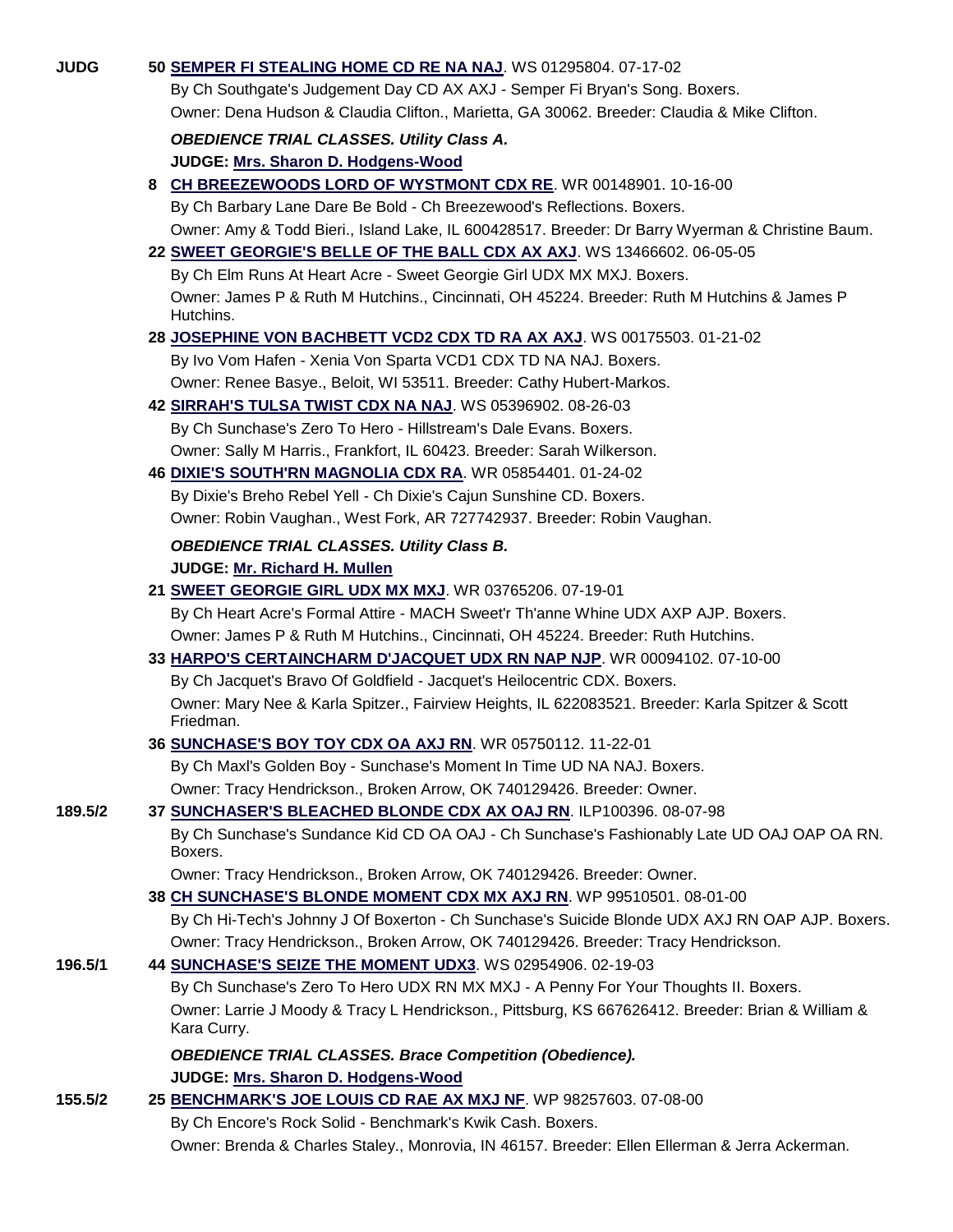| 155.5   | 27 BENCHMARK'S BLACK MAGIC RN. WS 13163302. 05-09-05<br>By Ch Kami-Ko N' Kini Woodview Lariat - Benchmark's Aurora Star. Boxers. |
|---------|----------------------------------------------------------------------------------------------------------------------------------|
|         | Owner: Brenda Staley., Monrovia, IN 46157. Breeder: Ellen Ellerman & Brenda Staley.                                              |
| 174.0/1 | 51 BENDER KINNEY. ILP157718. 06-08-03                                                                                            |
|         | Boxers.                                                                                                                          |
|         | Owner: Tracy Kinney., Batavia, OH 45103. Breeder: .                                                                              |
| 174.0   | 52 MISS BIG BERTHA FROGSTOMPER. ILP154736. 12-24-01                                                                              |
|         | Boxers.                                                                                                                          |
|         | Owner: Tracy Kinney., Batavia, OH 45103. Breeder:                                                                                |
|         | <b>OBEDIENCE TRIAL CLASSES. Veterans Class (Obedience).</b>                                                                      |
|         | JUDGE: Mr. Richard H. Mullen                                                                                                     |
| 193.0/1 | 8 CH BREEZEWOODS LORD OF WYSTMONT CDX RE. WR 00148901. 10-16-00                                                                  |
|         | By Ch Barbary Lane Dare Be Bold - Ch Breezewood's Reflections. Boxers.                                                           |
|         | Owner: Amy & Todd Bieri., Island Lake, IL 600428517. Breeder: Dr Barry Wyerman & Christine Baum.                                 |
| 154.0/3 | 24 STALEY'S SADIE GIRL CD RA MX MXJ. WP 86163402. 06-18-98                                                                       |
|         | By Pritiboy Butch Koenig - Comanche Bethsheba. Boxers.                                                                           |
|         | Owner: Brenda Staley., Monrovia, IN 46157. Breeder: Rhonda Peter.                                                                |
| 191.5/2 | 45 HAPPY TAILS OH NO ITS MONGO CDX. ILP85504. 03-10-97                                                                           |
|         | Boxers.                                                                                                                          |
|         | Owner: Amy & Todd Bieri., Island Lake, IL 600428517. Breeder:                                                                    |
|         | <b>OBEDIENCE TRIAL CLASSES. Pre-Novice.</b>                                                                                      |
|         | JUDGE: Mrs. Sharon D. Hodgens-Wood                                                                                               |
| 184.5/2 | 30 STALEY'S OMEGA GIRL RN. ILP104758. 09-01-04                                                                                   |
|         | Boxers.                                                                                                                          |
|         | Owner: Charles & Brenda Staley., Monrovia, IN 46157. Breeder: .                                                                  |
| 198.0/1 | 39 SUNCHASE'S THE NEW BLACK RN. WS 20398502. 01-09-07<br>By Sunchase's Zero To Hero UDX MXJ MX RN - Simply Cher RN. Boxers.      |
|         | Owner: Tracy L Hendrickson & Rhoda Goselin-Brouillette., Broken Arrow, OK 740129426. Breeder:                                    |
|         | Rhoda Goselin.                                                                                                                   |
|         | <b>OBEDIENCE TRIAL CLASSES. Wild Card Open.</b>                                                                                  |
|         | JUDGE: Mr. Richard H. Mullen                                                                                                     |
| 0.0     | 11 BY GEORGE PEPRHL'S NIGHT MUSIC CD RA. WS 05368402. 07-21-03                                                                   |
|         | By Ch Raja's Ripped To The Max - Ch Cherkei's Tillandsia. Boxers.                                                                |
|         | Owner: Sue Ann Thompson & Karen George., North Liberty, IA 52317. Breeder: Karen George.                                         |
| 138.0/2 | 26 ORION'S ENAY H C-OH-THREE CD RAE. ILP153659. 10-13-04                                                                         |
|         | By Ch Kami-Ko N' Kini Woodview Lariat - Higo's Total Effects. Boxers.                                                            |
|         | Owner: Susan E Wooden., Carmel, IN 46032. Breeder: JoAnn Albright.                                                               |
| 0.0     | 49 B & D'S UOUGHTA CDOTHER GUY VCD1 CD TD RE NA NAJ. ILP92563. 11-27-00                                                          |
|         | Boxers.                                                                                                                          |
|         | Owner: Robert L & Debra L Owens., Luther, IA 50152. Breeder: .                                                                   |
| 143.0/1 | 51 BENDER KINNEY. ILP157718. 06-08-03                                                                                            |
|         | Boxers.                                                                                                                          |
|         | Owner: Tracy Kinney., Batavia, OH 45103. Breeder:                                                                                |
|         | <b>OBEDIENCE TRIAL CLASSES. Wild Card Utility.</b>                                                                               |
|         | JUDGE: Mrs. Sharon D. Hodgens-Wood                                                                                               |
| 185.5/1 | 46 DIXIE'S SOUTH'RN MAGNOLIA CDX RA. WR 05854401. 01-24-02                                                                       |
|         | By Dixie's Breho Rebel Yell - Ch Dixie's Cajun Sunshine CD. Boxers.                                                              |
|         | Owner: Robin Vaughan., West Fork, AR 727742937. Breeder: Robin Vaughan.                                                          |
| 150.5/2 | 50 SEMPER FI STEALING HOME CD RE NA NAJ. WS 01295804. 07-17-02                                                                   |